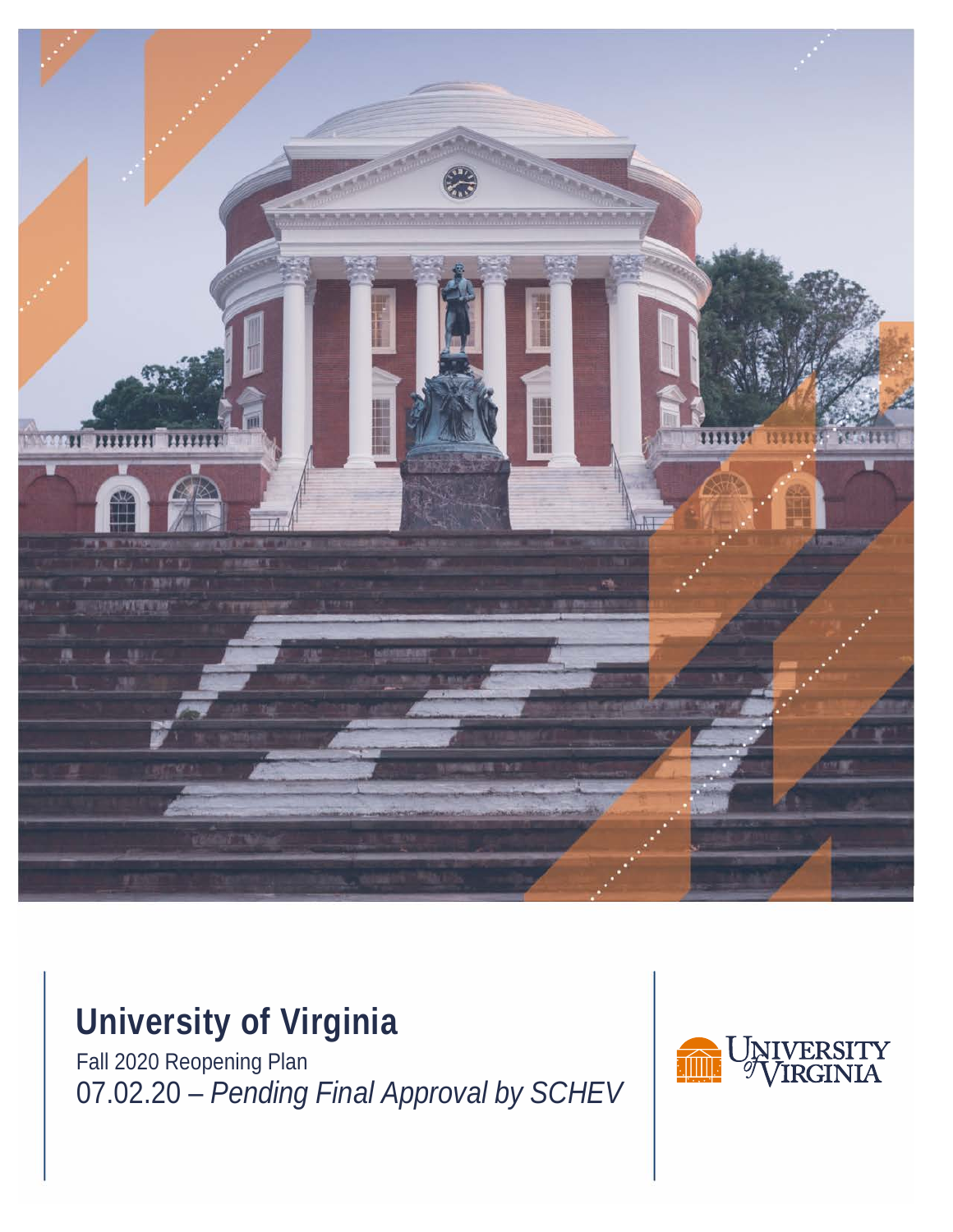## Table of Contents

| Contact information and procedures for reaching the local health department2                   |  |
|------------------------------------------------------------------------------------------------|--|
| Initial screening and education/training of students upon return to campus2                    |  |
|                                                                                                |  |
|                                                                                                |  |
|                                                                                                |  |
|                                                                                                |  |
|                                                                                                |  |
| Partnership and communication/information sharing with the local community, health systems     |  |
|                                                                                                |  |
|                                                                                                |  |
|                                                                                                |  |
|                                                                                                |  |
|                                                                                                |  |
|                                                                                                |  |
| Partnership with VDH for contact tracing and with local health departments7                    |  |
|                                                                                                |  |
|                                                                                                |  |
|                                                                                                |  |
|                                                                                                |  |
| Nature of reduced campus activity in the event of severe conditions/public health direction or |  |
| Considerations regarding student health and safety on campus versus returning home 9           |  |
|                                                                                                |  |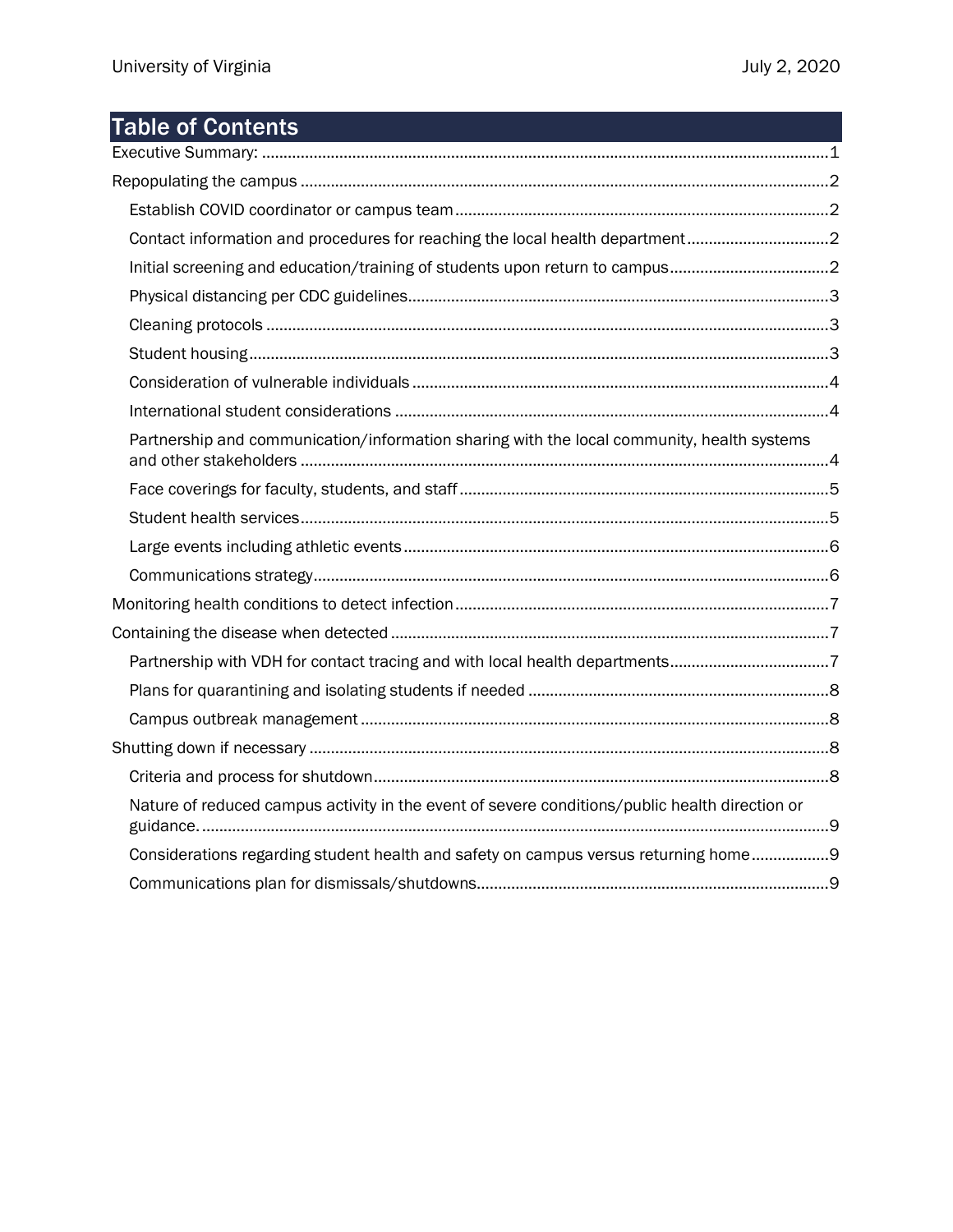## University of Virginia Reopening Plan – Fall 2020

## <span id="page-2-0"></span>Executive Summary:

The decision as to when and how best to open the University of Virginia (UVA) is ultimately a decision that balances risks and mitigation strategies until a more definitive solution to COVID-19 (e.g., vaccine or drug therapy) is developed. In addition, the objective of these strategies is to keep healthcare, University, and community infrastructures and resources from becoming overwhelmed by large increases in the numbers of COVID-19 infections. Given that risks of COVID-19 infection will be present regardless of the University's attempts to mitigate the spread of the virus, it is critical to focus on a plan that maximizes the benefits and safety for everyone in our community. In this regard, emerging data now clearly demonstrate that (1) social distancing works in limiting the spread of the virus; (2) personal protective equipment (PPE) significantly lowers the risk of infection at the individual level; (3) aggressive and enhanced environmental and personal sanitary precautions (e.g., cleaning work areas, washing hands) are being implemented and facilitated; and (4) a rapid response to infections with viral testing and quarantining is effective in limiting further spread of disease. These data inform our reopening strategies, and we will continue to incorporate emerging lessons to our plans as additional information becomes available.

Guided by public health requirements and recommendations, UVA has developed a staged reopening plan. Throughout our preparations for returning to Grounds (i.e., campus), our guiding principles are two-fold: (1) implement the necessary measures to promote the health and safety of the UVA and Charlottesville communities; (2) remain steadfast in our commitment to deliver our missions: exceptional experience for our students, conduct excellent research and clinical care, and serve the Commonwealth; and (3) be responsible stewards of University resources.

Stage I: full social distancing and limited essential on-site operations.

Stage II: social distancing, along with additional safety measures. Stage II marks the phased return of certain groups including essential staff, a limited number of students, research programs, and some University operations functions.

Stage III: the return of essential and non-essential staff where needed, as well as graduate and undergraduate students. Modifications to social distancing and safety measures may also occur.

Stage IV: limited social distancing requirements and phased reduction of safety requirements as guided by state and local agencies, as well as CDC guidelines. This means continued monitoring by University and public health officials will determine necessary modifications.

Beginning in June 2020, Stage II was initiated with the phased return of researchers and graduate students working in laboratories. Graduate schools and those schools that have time-dependent graduation and licensure issues and the need for on-site direct instruction (such as the Schools of Nursing and Medicine) will initiate instruction beginning in July and August 2020. It is worth noting that delaying the return of the Schools of Medicine and Nursing would have adversely affected the availability of the medical workforce, which in part motivated our decision to bring those students back for clinical care responsibilities this summer. Assuming federal and state guidelines allow it, UVA plans to start the fall semester on time—with undergraduate courses beginning on Tuesday, August 25th. This will represent the beginning of Stage III. First-years and other students who will be living on Grounds will move in on a staggered schedule over several days. For UVA's undergraduate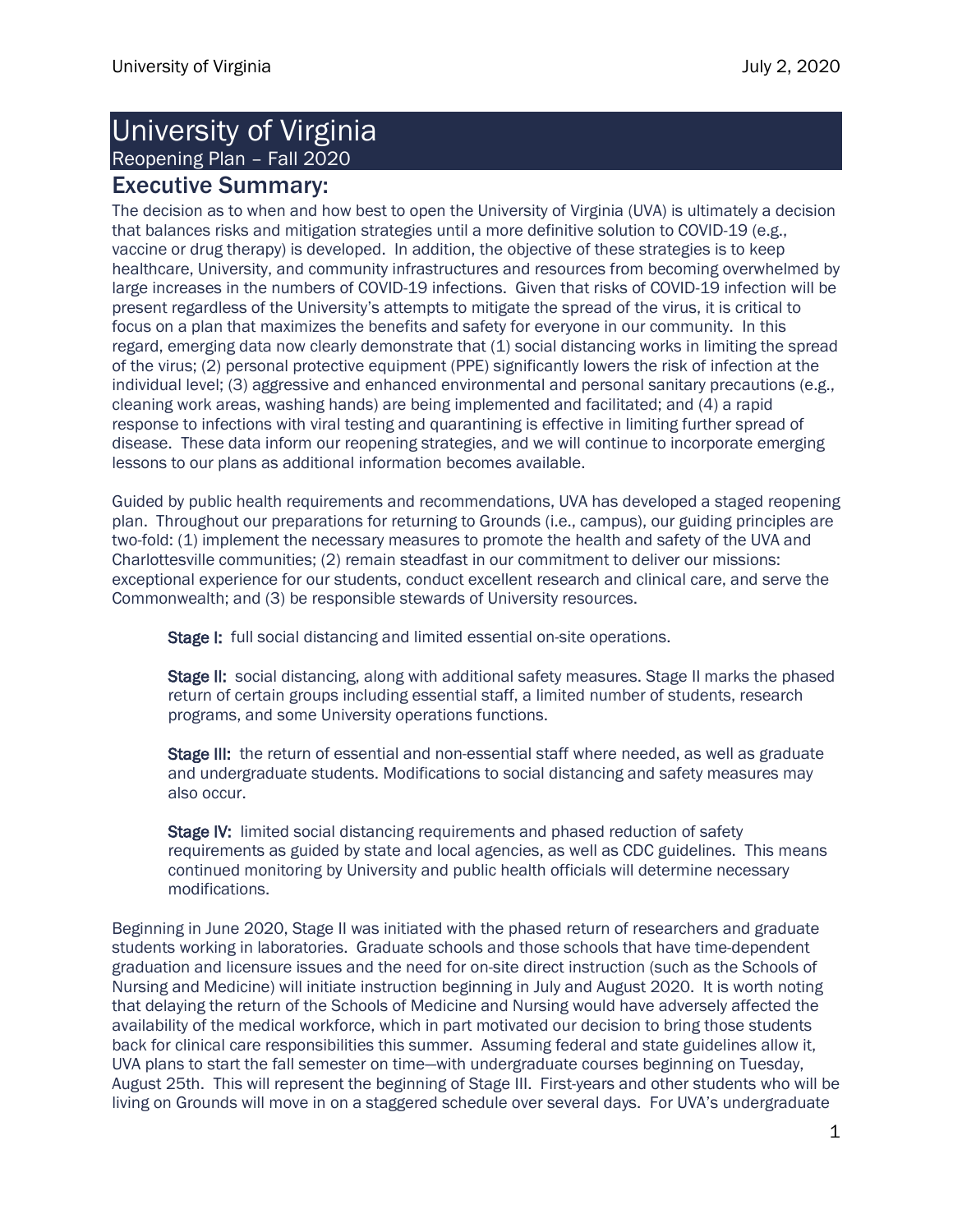schools, there will be no fall break, and in-person instruction will end by Thanksgiving. To minimize travel and possible transmission of the virus, students will not return to in-person instruction until the new year.

In late spring, University leaders began a series of communications related to Fall 2020 planning. Two new websites were created as a source of information, both of which have seen significant engagement: [Return to Grounds website](https://returntogrounds.virginia.edu/) and a [dedicated resource site for students and their](https://studentsongrounds.virginia.edu/)  [families.](https://studentsongrounds.virginia.edu/) In addition, a Return to Grounds Guide and training videos were developed to ease the transition of faculty and staff as they return to Grounds.

## <span id="page-3-0"></span>Repopulating the campus

#### <span id="page-3-1"></span>Establish COVID coordinator or campus team

The Executive Vice President and Chief Operating Officer and the Executive Vice President and Provost have been designated the COVID coordinators, along with the Senior Vice President for Operations. They will stand up a pan-University implementation team of experts from the Health System, Emergency Management, academics and operations to respond to issues and questions as they arise.

#### <span id="page-3-2"></span>Contact information and procedures for reaching the local health department

The University of Virginia and its affiliated Health System work closely with the Thomas Jefferson Health District. Coordination occurs directly through the District Health Director:

Denise Bonds, MD, MPH [Denise.Bonds@vdh.virginia.gov](mailto:Denise.Bonds@vdh.virginia.gov) Phone: (434) 972-6226

#### <span id="page-3-3"></span>Initial screening and education/training of students upon return to campus

All undergraduate and graduate students will need to provide proof that they have tested negative for COVID-19 prior to their return to Grounds. Students will be asked to self-quarantine for the period between their test submission and their return to Grounds.

Students who test positive must isolate for ten days and retest. They will be allowed to return to Grounds after providing proof that they have received a negative test. We anticipate that some students will arrive on Grounds without proof of testing. Student Health will oversee testing and quarantine for these cases.

The University has charged two student leadership groups with developing a student-oriented social norming and communications program around best practices and compliance with public health policies and procedures. The students presented their various recommendations on July 2nd and then begin working with University leadership throughout July to prepare a program for the fall semester. All students will receive an electronic COVID-specific training program that will include important information about the virus and the University's plans to mitigate its spread. Upon completion of this online training module, students will be required to sign an agreement memorializing their commitment to abide by mitigation measures and acknowledging the risk of returning to in-person instruction.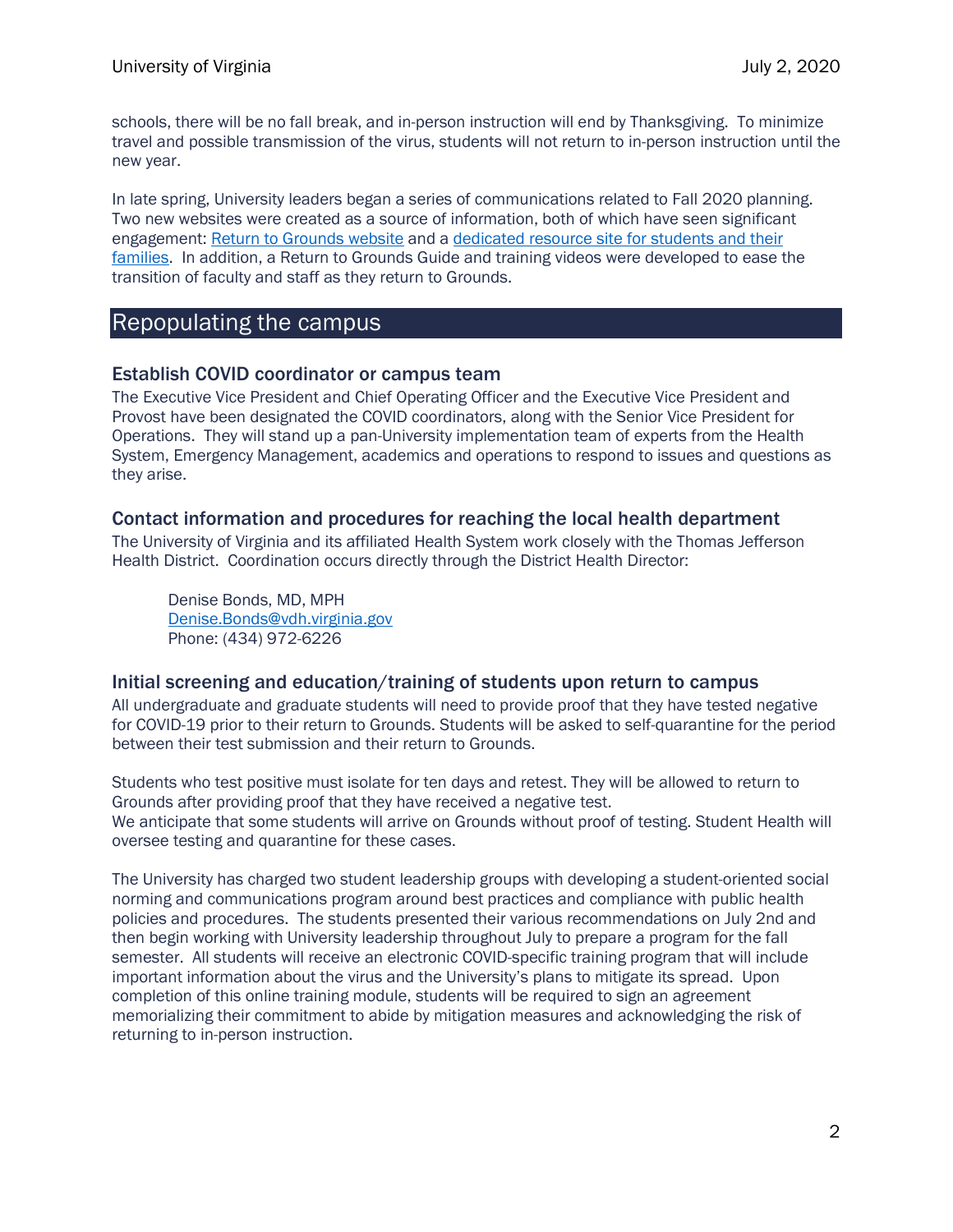#### <span id="page-4-0"></span>Physical distancing per CDC guidelines

In accordance with CDC guidelines, [UVA's Social Distancing Practices and Procedures](https://returntogrounds.virginia.edu/sites/coronavirus/files/SocialDistancing_2020_onepager.pdf) require anyone sharing a classroom, lab, dining hall, lounge, or other common space to maintain a six-foot distance for any contact longer than 10 minutes. Because of these social distancing requirements and their effect on our classroom capacity, all large classes will be all online. As many in-person classes as possible will be offered. Students who are not on Grounds or do not feel comfortable attending inperson classes will have the option to take courses remotely and make timely progress toward their degree. Classrooms will also be reconfigured to ensure adequate physical distance between students.

A coordinated effort to implement signage and barriers across Grounds is well underway. Physical barriers will be installed in libraries, some classrooms, and in public-service locations like dining hall cashier stations help desks, and some classrooms. Social distance markings, as well as reminders about the use of recommended hygiene practices and face coverings, will be consistently displayed in common areas, functional areas, and residence halls across Grounds. The University Transit System will display similar signage and limit the number of available seats to ensure appropriate social distancing.

Gatherings are a fundamental part of the university experience. To that end, UVA will follow the policies and guidelines directed by the Governor and other state agencies (via the "Safer at Home" guidelines and related executive orders). In specific areas, such as libraries and dining facilities, occupancy will be monitored to ensure space requirements and gathering limitations are maintained. Some areas and services will also limit gatherings by making the space or service available by reservation only.

Dining halls will be open for students with a meal plan, however dine-in options will be limited in all dining facilities. Dining halls and retail locations will follow state and public health guidelines for indoor occupancy and add outside locations where possible for food pick-up. Most dining retail locations are scheduled to be open in the fall and will be available to students, faculty, and staff with expanded options for take-out and mobile ordering. Up-to-date information will be posted regularly to the [Dining Services website.](https://virginia.campusdish.com/)

Visitors will be discouraged from coming to Grounds, at least through the fall semester, and state and University guidelines for social distancing and the use of face coverings will be enforced. We will release more specific guidance around visitors to Grounds in the coming weeks.

#### <span id="page-4-1"></span>Cleaning protocols

[UVA Enhanced Cleaning Protocols and Standard Operating Procedures](https://www.fm.virginia.edu/docs/covid/EnhancedCleaningProtocols.pdf) incorporate industry standards and bests practices with guidelines from the CDC, and will be strictly followe[d.](https://www.fm.virginia.edu/docs/covid/EnhancedCleaningProtocols.pdf) EPAapproved products that are effective against the coronavirus will be used. The University procured 2600 hand sanitizing stations that are currently being installed at building main entrances, floors, and near elevators. Upon request, hand sanitizer and other COVID related supplies will be provided to any area that does not have hand sanitation stations (available via th[e UVA FM COVID-19 Product](https://www.fm.virginia.edu/docs/services/signshop/COVIDproducts_UVAFMSignShop20200526.pdf) [Catalog\)](https://www.fm.virginia.edu/docs/services/signshop/COVIDproducts_UVAFMSignShop20200526.pdf).

#### <span id="page-4-2"></span>Student housing

First-years and other students living on Grounds will be assigned to double rooms by default, consistent with past practices. Changes will be made to residence halls and bathrooms to reduce risk including, but not necessarily limited to, assigning students living in residence halls to specific sinks, stalls, and showers; and limiting the number of students allowed in a communal bathroom at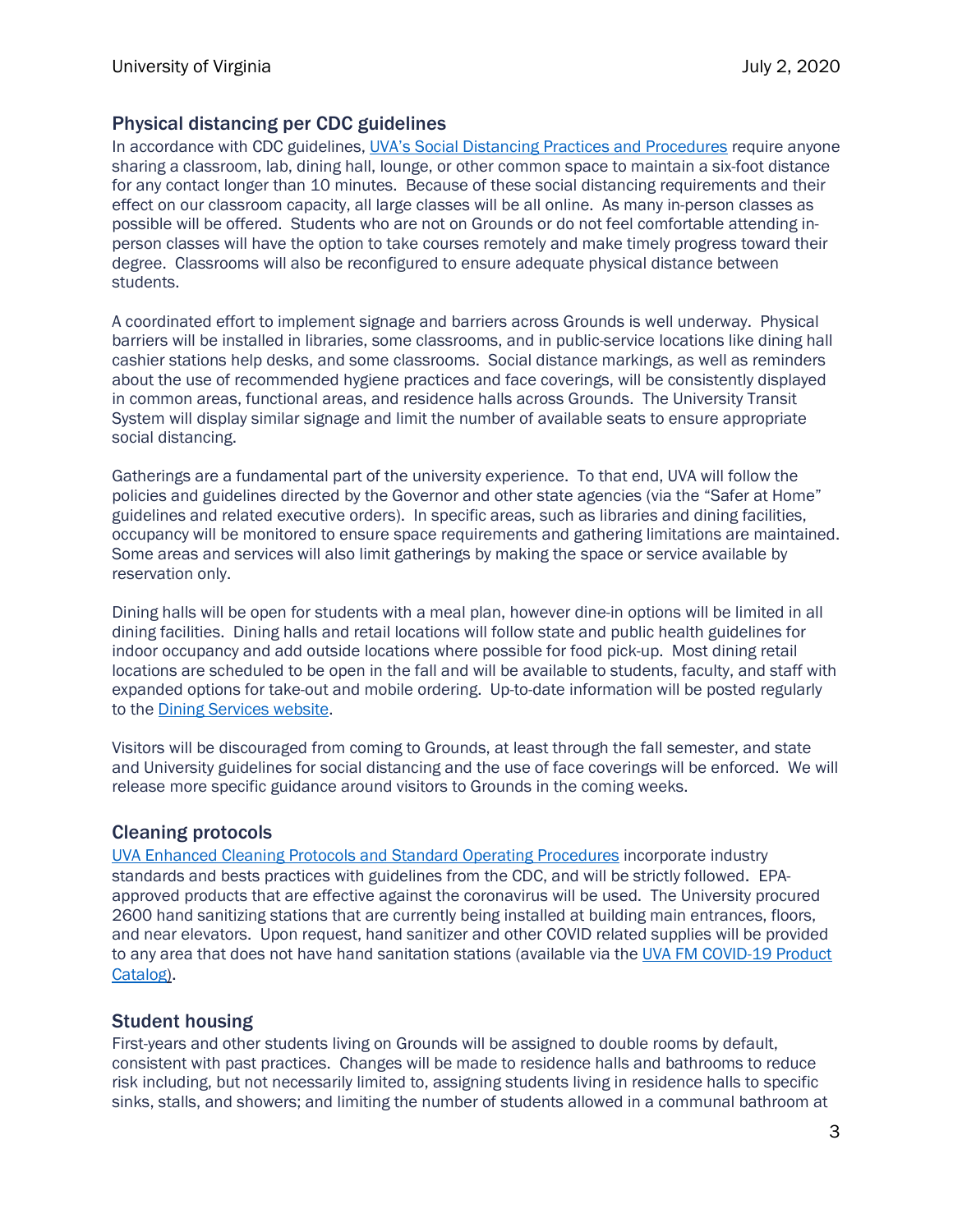any given time. Housing and residence life staff will work with residents to apply social distancing guidelines to all communal spaces and to make additional changes, as necessary.

#### <span id="page-5-0"></span>Consideration of vulnerable individuals

Some individuals are more vulnerable than others to the effects of COVID-19, and reasonable accommodations will be made to all eligible employees as directed by the Americans with Disabilities Act. In addition, the University will consider requests for modifications for individuals without an ADA-recognized medical condition. Accommodation requests will be prioritized for faculty and staff who are at higher risk for severe illness, as well as anyone with a household member at higher risk. Outside of those categories, we will make every effort to grant reasonable modification requests. As deans, department chairs, and managers plan for the fall, they will work with University Human Resources to honor faculty and staff requests while considering the impact on and constraints of research, curricular, student, and workplace needs. Remote work is available as a staffing option as prescribed in the University's [remote work policy.](https://uvapolicy.virginia.edu/policy/HRM-013) Managers may also consider [alternative work](https://uvapolicy.virginia.edu/policy/HRM-012)  [schedules,](https://uvapolicy.virginia.edu/policy/HRM-012) in an effort to stagger schedules and maintain appropriate social distancing.

As noted above, the primary protection for vulnerable students is the option of taking classes online and remaining, if they choose, in their home community.

[Emergency financial assistance](https://studentsongrounds.virginia.edu/cares-act) through the CARES act is available for students who have limited access to technology to enable remote online coursework. As in previous years, students are also permitted to request a gap year.

#### <span id="page-5-1"></span>International student considerations

New and continuing international students will be subject to University, state, and federal requirements and policies implemented to manage Covid-19 and maintain a safe learning environment and community. At present only new international students who are already in the United States can reasonably be expected to arrive in person for the fall 2020 semester as United States consulates have not resumed visa processing services; travel options (flights) are extremely limited; and restrictions on entry to the United States remain in place for travelers from Brazil, China, Iran, Ireland, the Schengen Zone countries, and the United Kingdom. The restrictions on entry may also lower the number of continuing international students who are able to study on Grounds in fall 2020. International students will be directed to the CDC, DOS, DHS, and VDH web pages which specify requirements and expectations for travelers entering the United States. International students are expected to meet any published requirements and expectations.

Students have the option to enroll in remote classes that do not require them to be physically present in Charlottesville. Additionally, existing policies on deferral and gap years (or a gap semester) accommodate students who may not want to take classes remotely and who cannot reasonably plan to arrive in Charlottesville for the start of classes. UVA does not currently require students to register personal travel. All students must register international travel for universityrelated purposes. Such travel is currently suspended and likely to be suspended for the rest of the year.

#### <span id="page-5-2"></span>Partnership and communication/information sharing with the local community, health systems and other stakeholders

UVA's communication strategy (detailed on page 7) includes communication with the local community and stakeholders. Because UVA has an affiliated health system, there is an existing partnership and strong communication channels. UVA Health is the primary conduit for communications with local health authorities and the Virginia Department of Health. Therefore, the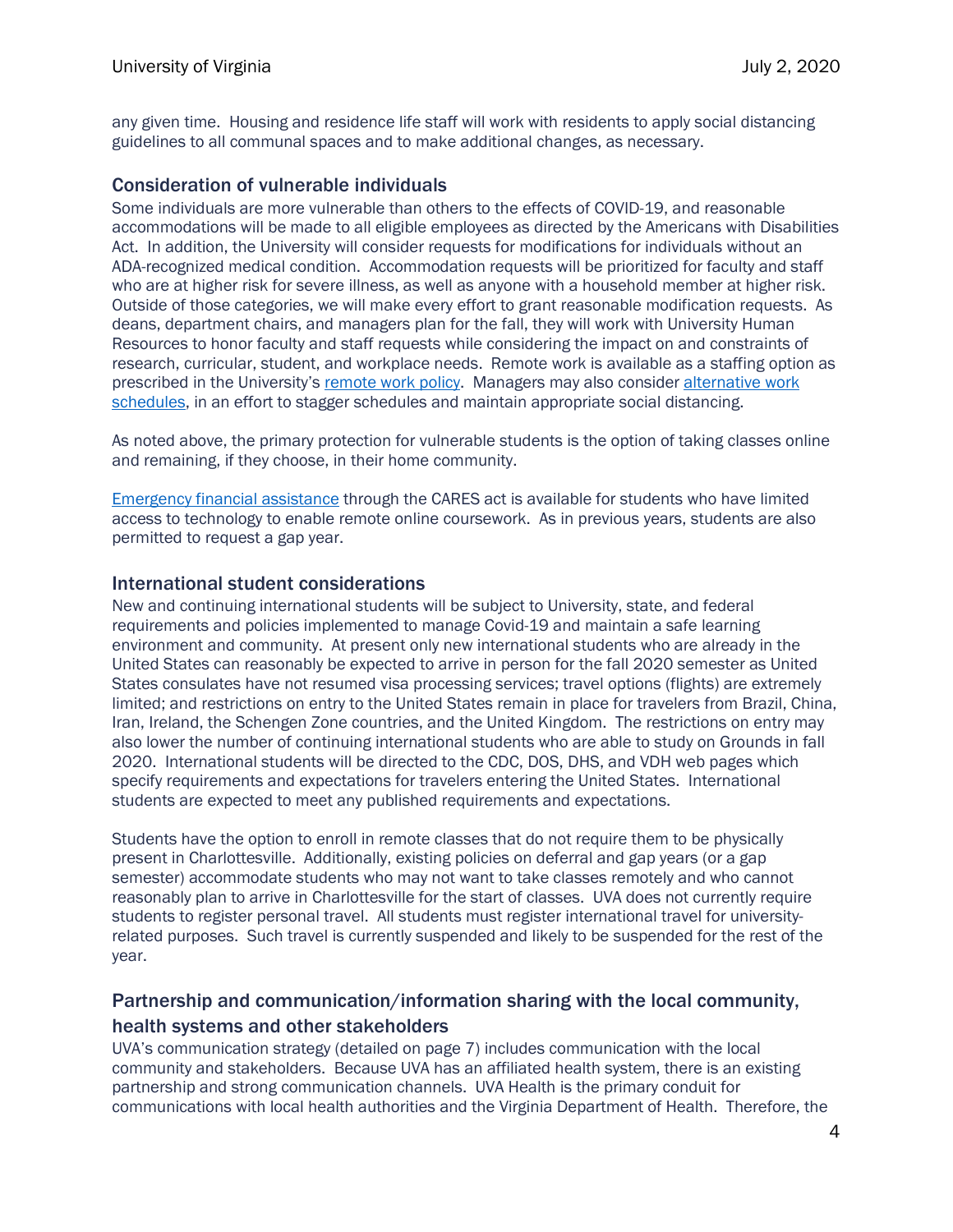Academic Division is well positioned to share and receive community health information that may affect planning decisions related to COVID-19.

As we implement our fall plan, we will focus efforts on the equitable treatment of the most vulnerable members of our larger community, including our students with financial challenges, our employees whose work exposes them to particular risks, and members of the greater Charlottesville community who are affected by our actions and to whom we must be good neighbors and partners. To accomplish this, we are establishing a working group of students, faculty, staff, and community members whose singular focus will be on issues of equity related to our return to Grounds and next fall.

#### <span id="page-6-0"></span>Face coverings for faculty, students, and staff

Appropriate use of face coverings is important in minimizing risks to the wearers and those around them. Per University policy [SEC-045: COVID-19 Health & Safety Requirement –](https://hr.virginia.edu/sites/default/files/PDFs/COVID/Policy%20SEC045-Face%20Coverings-FINAL-06.02.2020.pdf) Face Coverings, outside of the context of in-person instruction, face coverings must be worn by all individuals on Grounds in public settings where other physical distancing measures are difficult to maintain (e.g., common workspaces, meeting rooms, hallways, restrooms, etc.). For in-person instruction, the instructor does not need to wear a face covering if she/he is both more than six feet from students and behind a barrier (e.g., plexiglass). We will monitor public health conditions and consider changes to this policy, specifically around in-person instruction, as conditions evolve.

Two cloth face coverings will be provided by the University to each staff and faculty member upon their return to the workplace. Students will receive a kit that includes two cloth face masks, hand sanitizer, and a hands-free device for opening doors. If preferred, individuals may wear their own face coverings if they meet policy standards. Disposable masks will be provided to faculty, staff, and students who forget to bring their own.

#### <span id="page-6-1"></span>Student health services

Personal Protective Equipment (PPE) is provided to Student Health & Wellness (SHW) staff engaging in patient contact. SHW has developed Universal Masking procedures for students, visitors, and staff. The SHW Staff Face Covering and PPE procedures include instructions regarding the level of PPE required in different healthcare situations, as well as the appropriate handling and storage of PPE. Medical Services administration tracks PPE supplies and inventory daily. (e.g., face shields, goggles, surgical masks, N-95 masks, gowns, and gloves).

The full range of Student Health & Wellness services will continue to be provided through both telemedicine and in-person appointments. Students may call Student Health & Wellness to access these services and, through discussions with Medical Services staff, determine which format is most appropriate. In addition, the Immunization Clinic has been open since mid-June.

SHW continues to offer mental health services for students on Grounds and those off Grounds who reside in Virginia. Students residing outside of Virginia are assisted with locating mental health providers in their state of residence pursuant to appropriate licensure laws. Mental health services provided through Student Health & Wellness include individual psychotherapy, group psychotherapy, psychiatric care, case management, and 24/7 emergency consultation for students in crisis. Most students will receive care through telehealth (videoconferencing and/or phone). Those in crisis or without access to resources necessary for telehealth services will be seen for an in-person assessment. In addition, the University provides a free online mental health tool – SilverCloud – that assists students in developing skills for managing stress, anxiety, sleep, and depression. Based on cognitive behavioral therapy principles, the self-guided program is accessible 24 hours/day, 7 days/week, and helps students actively engage in self-help and develop healthy coping skills.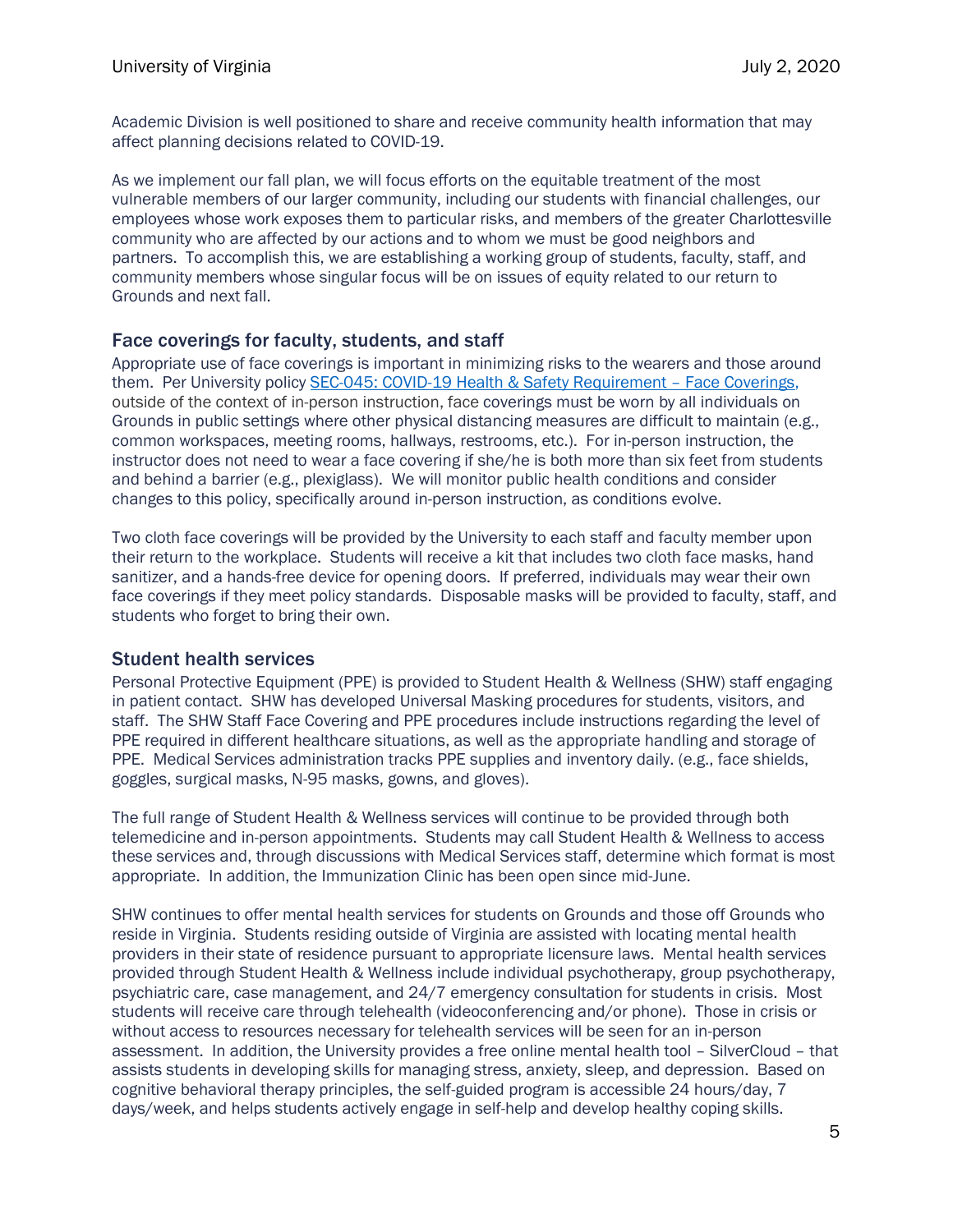Based on guidelines and best practices from the CDC and Virginia Department of Health, SHW has assessed its building occupancy capabilities and applied appropriate social distancing parameters to determine the number of individuals who may safely occupy space within the building. In partnership with Environmental Health and Safety, SHW has further implemented an enhanced cleaning regimen to disinfect facility surfaces including waiting areas, high touch surfaces, IT equipment, and reception desks/counters. Signage with social distancing instructions and personal hygiene guidance are also located throughout the facility.

Multiple strategies are being employed to safely facilitate all necessary in-person activities at Student Health & Wellness. For on-site appointments, enhanced cleaning and limited touch procedures have been deployed to enhance patient and staff safety including:

- Removal of touch items such as pamphlets, books, self-check-in kiosks
- Implementation of self-check-in and form completion from mobile phone
- Use of infrared thermometer for initial temperature screening for students and visitors
- Front door screening procedure in place

#### <span id="page-7-0"></span>Large events including athletic events

Large events will be coordinated in accordance with [Executive Order](https://www.governor.virginia.gov/media/governorvirginiagov/executive-actions/EO-65-and-Order-Of-Public-Health-Emergency-Six---AMENDED---Phase-Two-Easing-of-Certain-Temporary-Restrictions-Due-to-Novel-Coronavirus-(COVID-19).pdf) 65 (or any subsequent Executive Order or guidance from the Governor), and will reflect the current guidance from the Governor based on the phase the Governor designates for easing the temporary restrictions due to COVID-19.

Fall sport athletes will begin returning to Grounds in July and public health protections are being applied that will allow student athletes to train and compete safely. In accordance with local, state, and federal guidelines, the UVA medical team has developed a set of protocols that will be implemented to mitigate the risk of student-athletes, coaches, and staff contracting the virus upon their return. Examples include but are not limited to educational programming, revised medical protocols, and revised training protocols that limit the number of student-athletes who can train together while incorporating the social distancing guidelines and face covering requirements. In addition, we are working with the Atlantic Coast Conference (ACC) office to develop and establish medical protocols for use during competitions. While sporting contests are expected to take place, the University has not yet made final decisions about spectator attendance and is awaiting the guidance of the ACC and the National Collegiate Athletics Association (NCAA). Student athletes will receive the same COVID-specific training and be required to sign the risk mitigation and acknowledgement of risk agreement required of all students and described above (on page 3).

#### <span id="page-7-1"></span>Communications strategy

Beginning in March shortly after COVID began to broadly affect the United States, University of Virginia leaders shared key decisions and information with students, faculty, staff, and parents of current undergraduate students through a series of email messages. These mass email messages were repeated and amplified through institutional news, content and social media platforms, as well as through outreach to local media and community stakeholders. In March 2020, the University also launched a dedicated website to provide greater details, policy decisions and operational changes related to COVID-19. The site housed nearly 300 FAQs and was updated continuously to reflect evolving circumstances. In its first 30 days the site saw over 407,000 site visits, and pageviews on main UVA news articles relating to COVID decisions reached 1.2 million. In late spring, University leaders began a series of communications related to Fall 2020 planning. Two new websites were created as a source of information to replace the COVID-19 site launched in the spring, both of which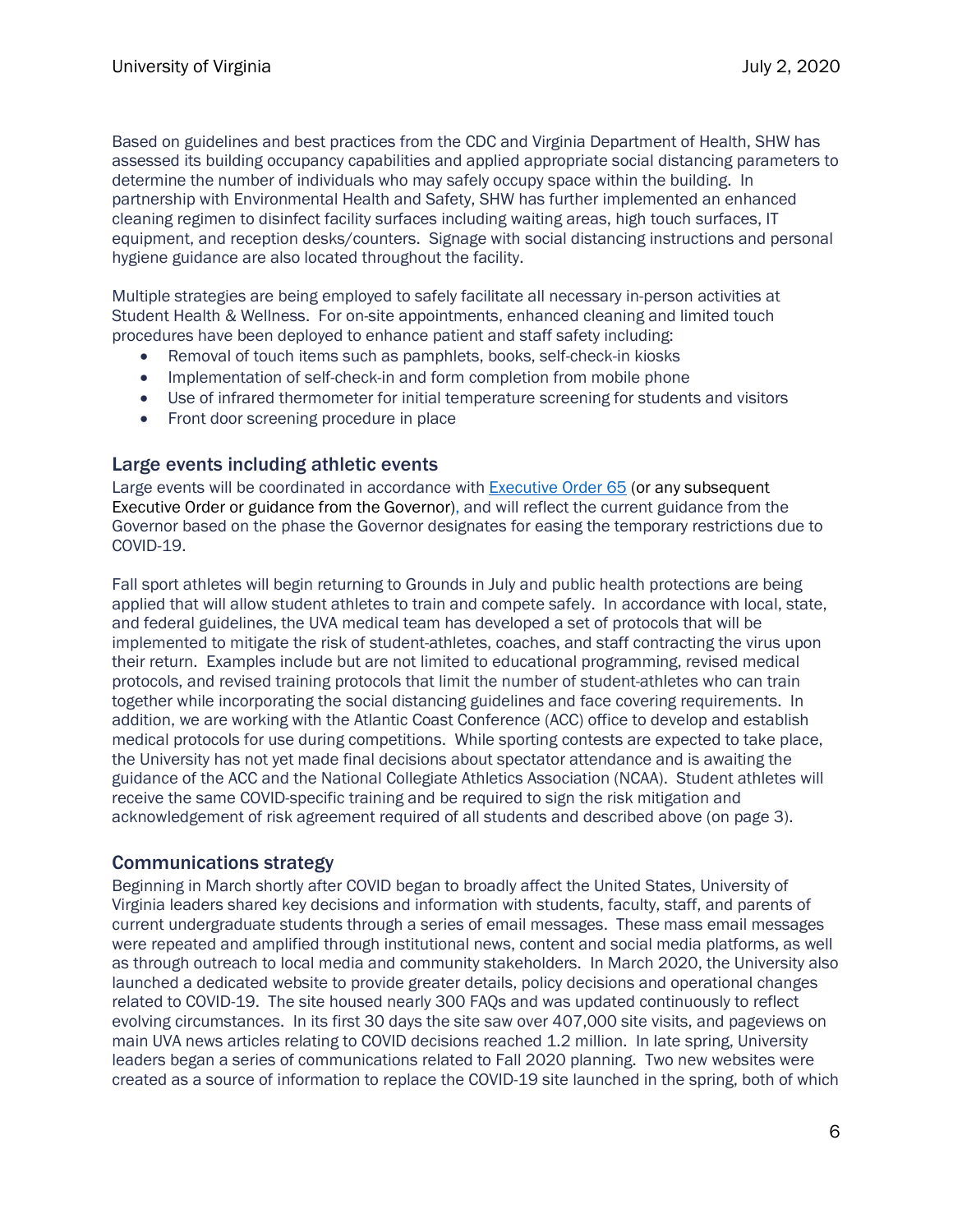have seen significant engagement: [Return to Grounds website](https://returntogrounds.virginia.edu/) and a [dedicated resource site for](https://studentsongrounds.virginia.edu/)  [students and their families.](https://studentsongrounds.virginia.edu/)

As we prepare for Fall 2020, a communications structure is being formalized to better ensure rapid flow of information from the leadership to the University's main communication channels and to a core group of communication leads from Operations, Provost's office, Human Resources, Student Affairs, and others. Key decisions and communication needs will be mapped out, allowing communicators to anticipate impact in their local areas and coordinate unit-specific communications efforts that support and align with central efforts. Likewise, this working group can also elevate to leadership any key questions or unresolved issues from their constituencies. Both th[e Return to](https://returntogrounds.virginia.edu/)  [Grounds website](https://returntogrounds.virginia.edu/) and [Fall 2020 Student Resource Site](https://studentsongrounds.virginia.edu/faqs/students) will be updated with institutional as well as audience-specific frequently asked questions (FAQs) and information, with links to deeper information and resources in areas such as Human Resources, Student Financial Services, and Housing. All major communications will be supported by continual UVA news, content and social media coverage, and amplification. Student Affairs will pay particular attention to the needs of incoming students and their families. UVA Human Resources is also developing online training modules for faculty and staff to complete prior to returning to their regular workplaces.

### <span id="page-8-0"></span>Monitoring health conditions to detect infection

The University of Virginia, in collaboration with the Virginia Department of Health (VDH), is creating a comprehensive COVID-19 testing plan that will include students, faculty, staff, and members of the community. We have finalized some plans and we continue to evaluate others. Below, however, are the elements of testing strategy that have been confirmed:

- Students, faculty, and staff will be asked to track their symptoms daily using a daily health check application.
- Testing will continue to be available to anyone who exhibits symptoms.
- In addition, voluntary testing will be made available for full-time faculty, staff, contract employees, and students who are concerned but may not exhibit symptoms. These tests will be available through an online schedule with the number of slots determined by available lab capacity.
- In partnership with the VDH, UVA will help support voluntary testing of community members.
- Once classes start, UVA will be monitoring the number of cases of COVID-19 in our community to assess the prevalence of viral infections. Increased testing will be implemented to detect any asymptomatic or pre-symptomatic cases wherever our examinations suggest there might be a cluster of cases.

The testing and community tracing plans raise important issues of privacy. Protections will be created that will limit access to testing information consistent with relevant statutes like the Family Educational Rights and Privacy Act (FERPA) and the Health Insurance Portability and Accountability Act (HIPAA). More information about our plans and these privacy protections will be available in the coming weeks.

### <span id="page-8-1"></span>Containing the disease when detected

#### <span id="page-8-2"></span>Partnership with VDH for contact tracing and with local health departments

UVA will continue to report all positive cases of COVID-19 to the VDH to ensure results are captured in the Virginia Electronic Disease Surveillance System (VEDSS). Additionally, UVA will work closely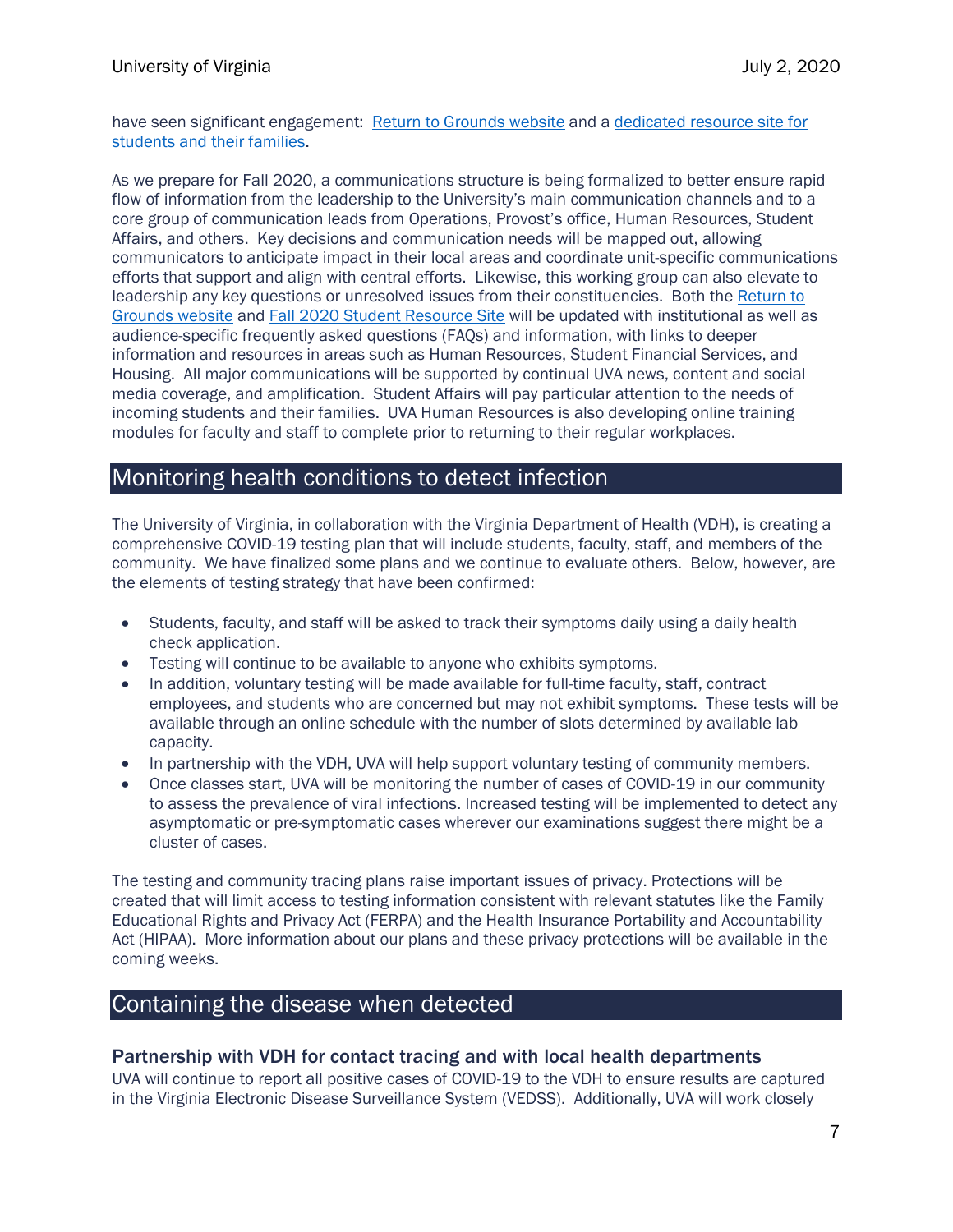with the Thomas Jefferson Health Department (TJHD) to assist with contact tracing, as requested, specifically for cases that involve faculty, students, and staff. UVA Employee Health and UVA Student Health have an excellent working relationship with the local health department and will continue to support tracing efforts. Close communication with TJHD will be critical to UVA's role in helping to facilitate the identification of "close contacts" of students residing on Grounds (defined as those who have been within six feet of a person diagnosed with COVID-19 for more than 15 minutes).

UVA will partner with VDH over the summer on a tabletop exercise to simulate different COVID-19 outbreak scenarios in a higher education setting. The goal is to determine how VDH and universities can collaborate during an outbreak (e.g., information sharing, bridging gaps, roles and responsibilities, and resources needed).

#### <span id="page-9-0"></span>Plans for quarantining and isolating students if needed

UVA is developing plans to isolate students who test positive for the virus and to quarantine students who have been exposed. One residence hall (114 beds) will be reserved for isolation of students who test positive, with only one person allowed per room. Depending on the number of students who physically return to Grounds, we may also be able to quarantine students using existing dormitory space. As a contingency, University space and local hotels are being considered with a capacity of approximately 500 additional rooms that may be used for quarantine. Students will be permitted to return home to isolate or quarantine if they choose to do so. Quarantine and isolation space will be provided to all students who live on Grounds, as well as others who are unable to safely separate from others in their local or permanent residence.

Additional planning with dining services is underway to ensure no-contact food delivery to students who are in isolation or quarantine. Student Health services will also conduct telehealth check-ins with students and monitor their isolation/quarantine time to ensure the proper timing for release. Protocols will be in place to ensure proper cleaning of isolation and quarantine rooms.

#### <span id="page-9-1"></span>Campus outbreak management

A combination of metrics will be monitored to assess the status of an outbreak on Grounds. No single metric will be sufficient. A dashboard is under development to enable daily monitoring of key decision support measures and real-time assessment of the current state of COVID-19 on UVA Grounds. Metrics have yet to be finalized, but those under consideration include ventilator availability, hospital bed capacity, quarantine space available, isolation space availability, daily symptomatic cases, and percentage of viral tests that are positive. We will form a medical monitoring and response team consisting of experts from Student Health, internal medicine, infectious disease, emergency medicine, and others who will provide continuous monitoring of the situation and guidance to the senior leadership team. Criteria for declaring an outbreak are still being finalized. In the event of an outbreak on Grounds, UVA will follow the same review process as outlined below for a shut down.

## <span id="page-9-2"></span>Shutting down if necessary

#### <span id="page-9-3"></span>Criteria and process for shutdown

UVA will follow Governor Northam's statewide executive orders regarding restrictions and potential return to previous phases of opening/closure. As noted above in the monitoring of campus outbreaks, UVA will closely monitor the campus community using a dashboard of key metrics including but not limited to capacity for isolation and quarantine, as well as in the UVA Medical Center. Criteria for shutdown in the absence of an executive order are still being finalized.